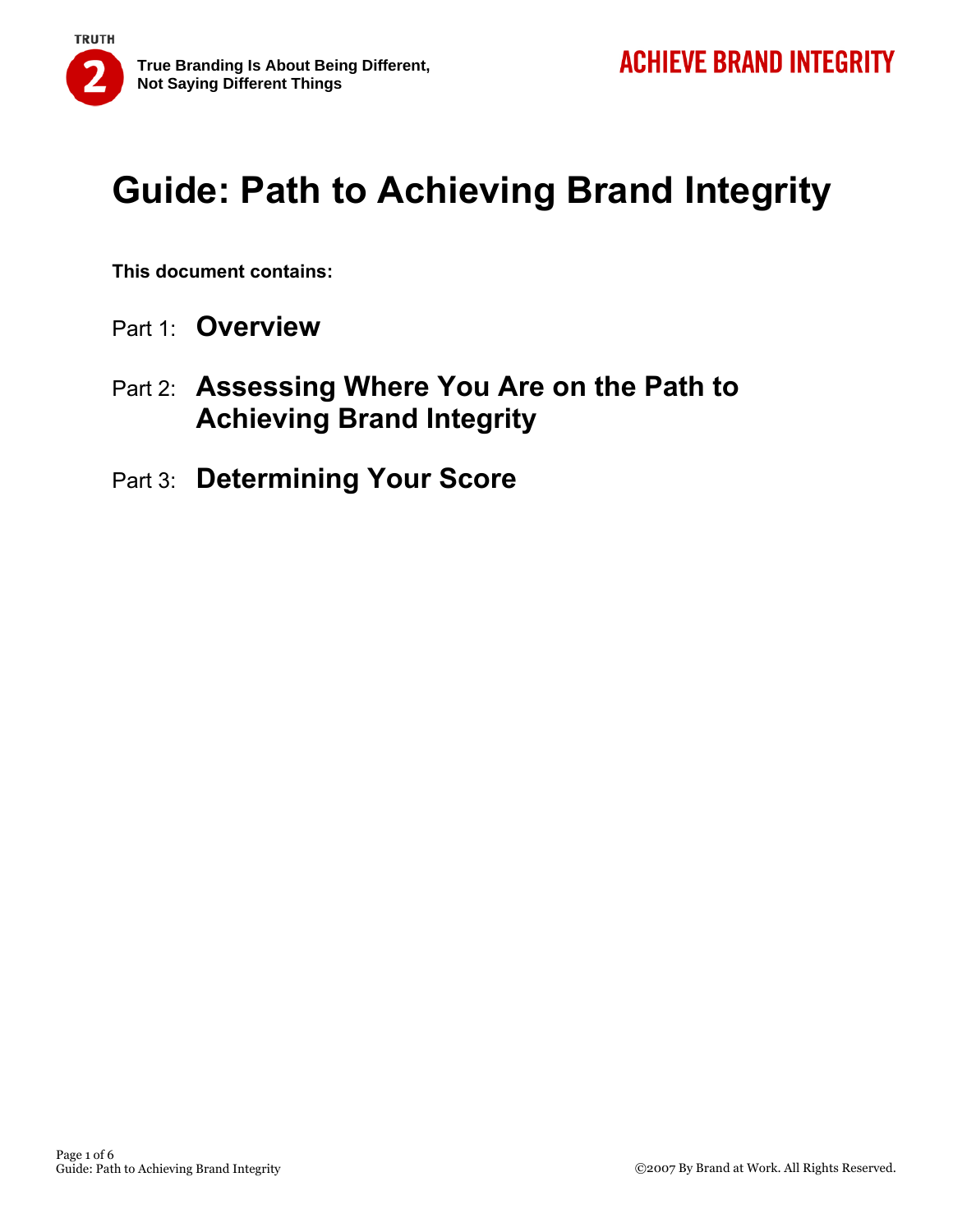

## **ACHIEVE BRAND INTEGRITY**

### **Consent to Terms**

Your use of the Guide to the Path to Achieving Brand Integrity ("Guide") is subject to these Terms of Use ("Terms"). Please read them carefully. By using this Guide, you agree to be bound by these Terms. If you do not agree with, or cannot abide by these Terms, please do not make any use of this Guide. These Terms may be modified at any time at our discretion by posting the modified Terms on the Brand Integrity Web site. Use after any posting will constitute your agreement to abide by the modified Terms.

### **Copyrights**

The content of this Guide is protected by U.S. and international copyright laws. You may not use, reproduce, distribute, transmit, or display any copyrighted material unless it is within the Terms. Derivative works may not be made. You may download, print, and copy the Guide for your personal (including intra-company), non-commercial use only, provided that you include all copyright and other notices contained in the Guide and that you do not modify the Guide. Any other use of the Guide is expressly prohibited.

#### **Disclaimer**

This Guide is provided on an "as is" and "as available" basis, without any warranties of any kind, either express or implied, including warranties of title or implied warranties of merchantability or fitness for a particular purpose. No warranties are made regarding any results that may be obtained from use of the Guide.

#### **Limitation of Liability**

In no event will Gregg Lederman, Brand at Work, or any of its employees or agents be liable for any indirect, consequential, special, incidental, or punitive damages, arising out of the use or inability to use this Guide or any results obtained from the use of this Guide.

### **Miscellaneous**

These Terms represent the entire understanding of the parties regarding the use of this Guide and supersede any previous documents, correspondence, conversations, or other oral or written understanding related to these Terms. These Terms shall be governed by and construed under the laws of the State of New York without regard to its choice of law, rules, and where applicable, the laws of the United States. To the extent permissible by law, any disputes under these Terms or relating to the Guide shall be litigated in the District Court in and for the District of New York, and you hereby consent to personal jurisdiction and venue in the District of New York. A modification or waiver of a part of these Terms shall not constitute a waiver or modification of any other portion of the Terms. If for any reason any provision of these Terms is found unenforceable, that provision will be enforced to the maximum extent permissible, and the remainder of the Terms will continue in full force and effect.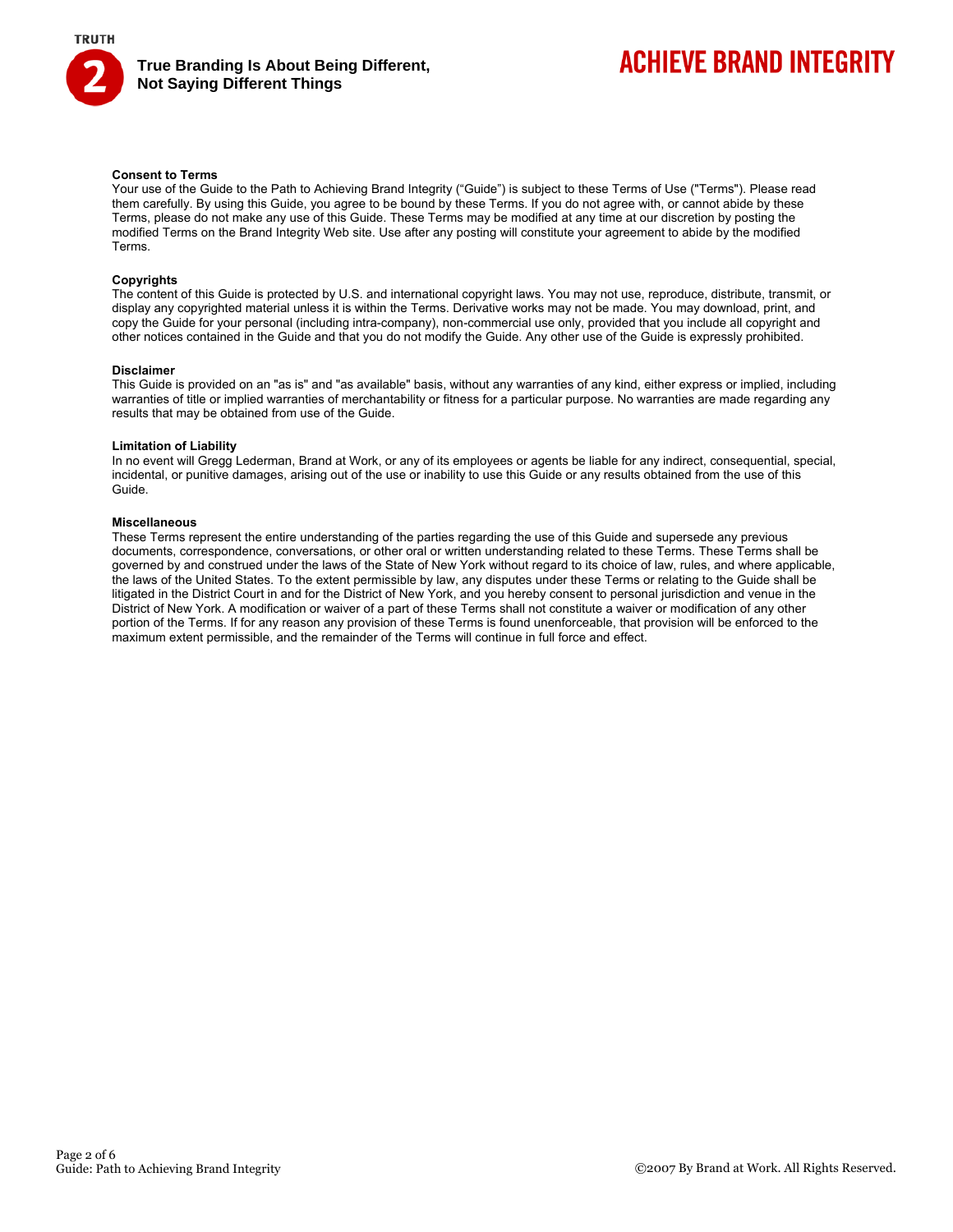

### Part 1: **Overview**

Brand Integrity is the point where your company achieves its desired brand image when employees, customers, partners, and the market understand, believe, and experience that *you are* who you say you are.

Knowing where your company currently falls on the Path to Achieving Brand Integrity is the first stop on the journey. The purpose of this guide is to provide a thought-provoking reality check as to the types of activities being invested in currently by your company that are either taking you closer to Brand Integrity or farther away. After completing Parts 2 and 3 of this guide, you should have a clearer indication of the areas that are more important to invest time, energy, and money in for building and implementing your company's brand.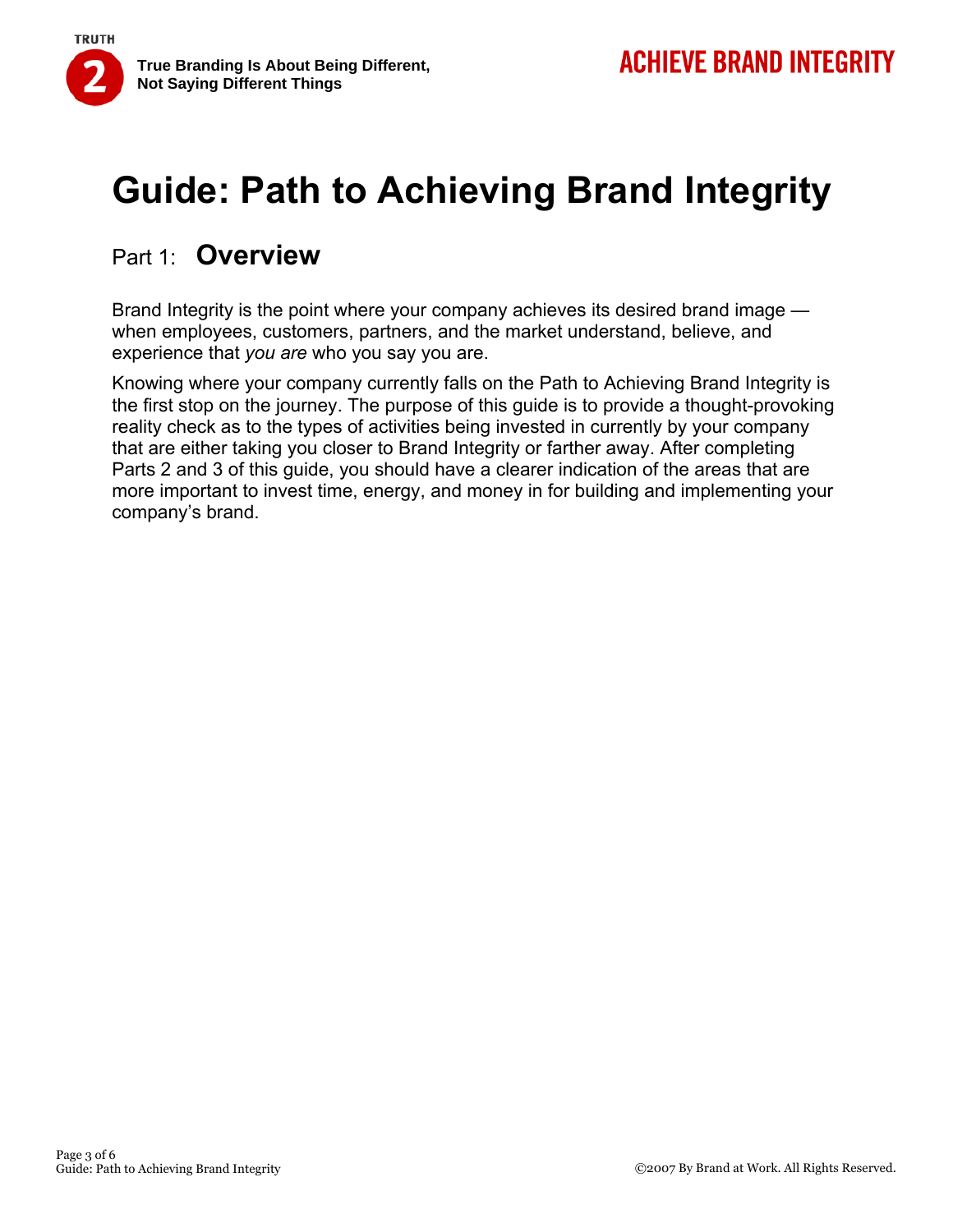

### Part 2: **Assessing Where You Are on the Path to Achieving Brand Integrity**

PATH TO ACHIFVING BRAND INTEGRITY



In the following table you will find a list of the three types of branding (Communications, Experience, and Cultural) and a cross-section of the types of activities companies typically do to bring the brand to life. Go through the list and indicate which ones apply to your company. Ask yourself:

- Which activities does my company spend the majority of its resources on?
- How balanced are my company's activities along the spectrum from Communications and Experience Branding to Cultural Branding?

If most of your activity is focused on Communications and Experience Branding, you are miles away from achieving Brand Integrity. However, if you find that you have successfully integrated your brand into your leadership, human resource, and operational practices (Cultural Branding), then you are well on your way to enjoying the benefits of increased employee productivity and enhanced profitability.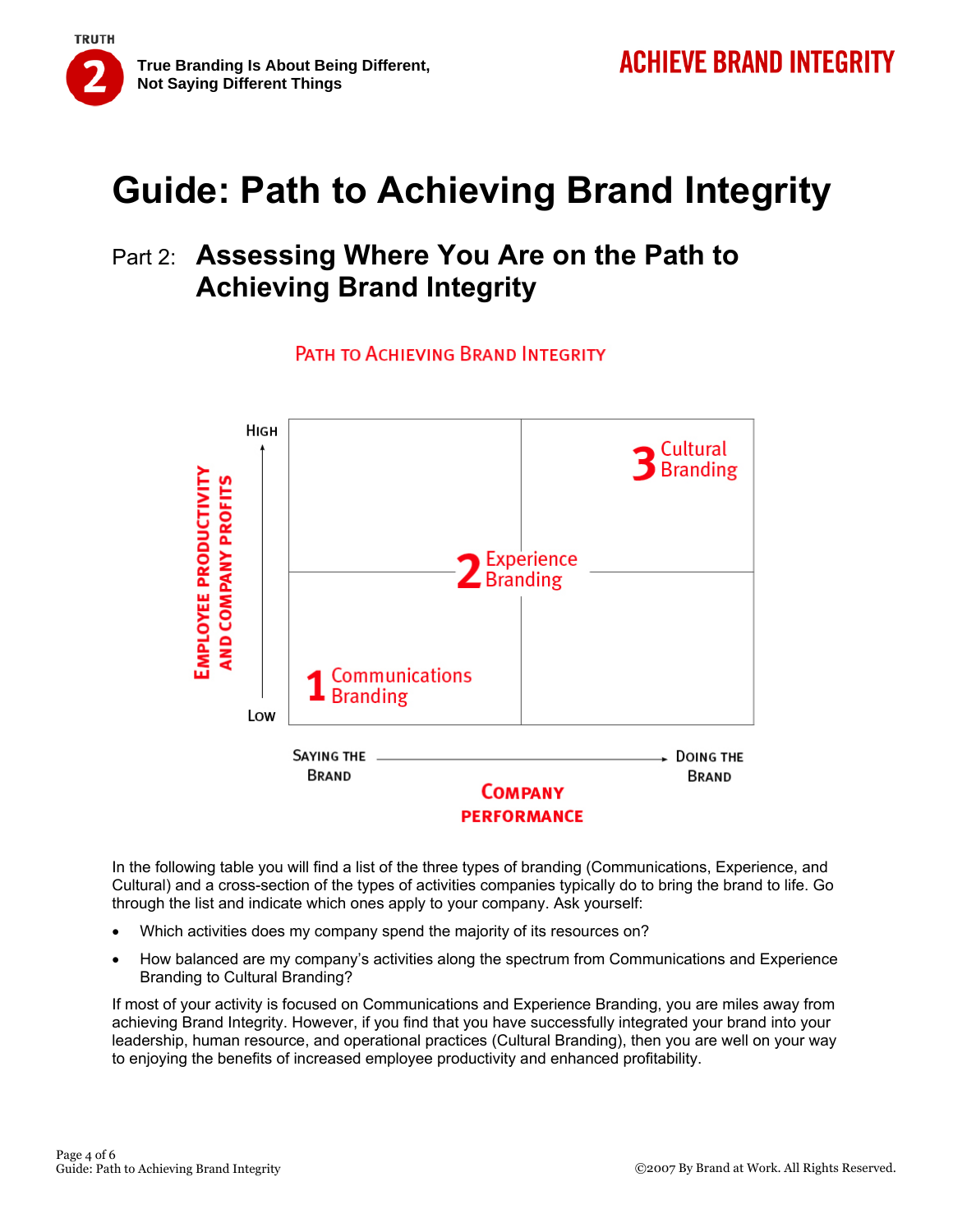

| <b>Path to Achieving Brand Integrity</b>                                                                        | Yes | <b>No</b> |
|-----------------------------------------------------------------------------------------------------------------|-----|-----------|
| <b>Communications Branding</b>                                                                                  |     |           |
| Advertising (radio, TV, print media, Web, etc.)                                                                 |     |           |
| Coupons or special promotions                                                                                   |     |           |
| Web site                                                                                                        |     |           |
| Direct mail                                                                                                     |     |           |
| <b>Public relations</b>                                                                                         |     |           |
| Event sponsorship                                                                                               |     |           |
| Contents and/or giveaways                                                                                       |     |           |
| Tchotchkes (promotional items)                                                                                  |     |           |
| Mission and/or Vision statements (plaques and posters)                                                          |     |           |
| Brand Standards Guide (how to visually represent the brand identity)                                            |     |           |
| <b>Experience Branding</b>                                                                                      |     |           |
| Humorous or highly engaging advertising                                                                         |     |           |
| Highly interactive Web site                                                                                     |     |           |
| Pre-defined guidelines for customer service                                                                     |     |           |
| Engaging trade show participation                                                                               |     |           |
| Collection and use of customer satisfaction feedback                                                            |     |           |
| Consistent process for thanking customers                                                                       |     |           |
| Loyalty and/or reward programs                                                                                  |     |           |
| <b>Cultural Branding</b>                                                                                        |     |           |
| Including brand expectations in job descriptions                                                                |     |           |
| Hiring employees using the brand as a guide                                                                     |     |           |
| Orienting employees on how to deliver the brand in their day-to-day jobs                                        |     |           |
| Conducting quarterly brand-behavior assessments for all employees                                               |     |           |
| Holding annual performance evaluations for employees and supervisors that include brand-behavior<br>assessments |     |           |
| Training leaders to be brand ambassadors                                                                        |     |           |